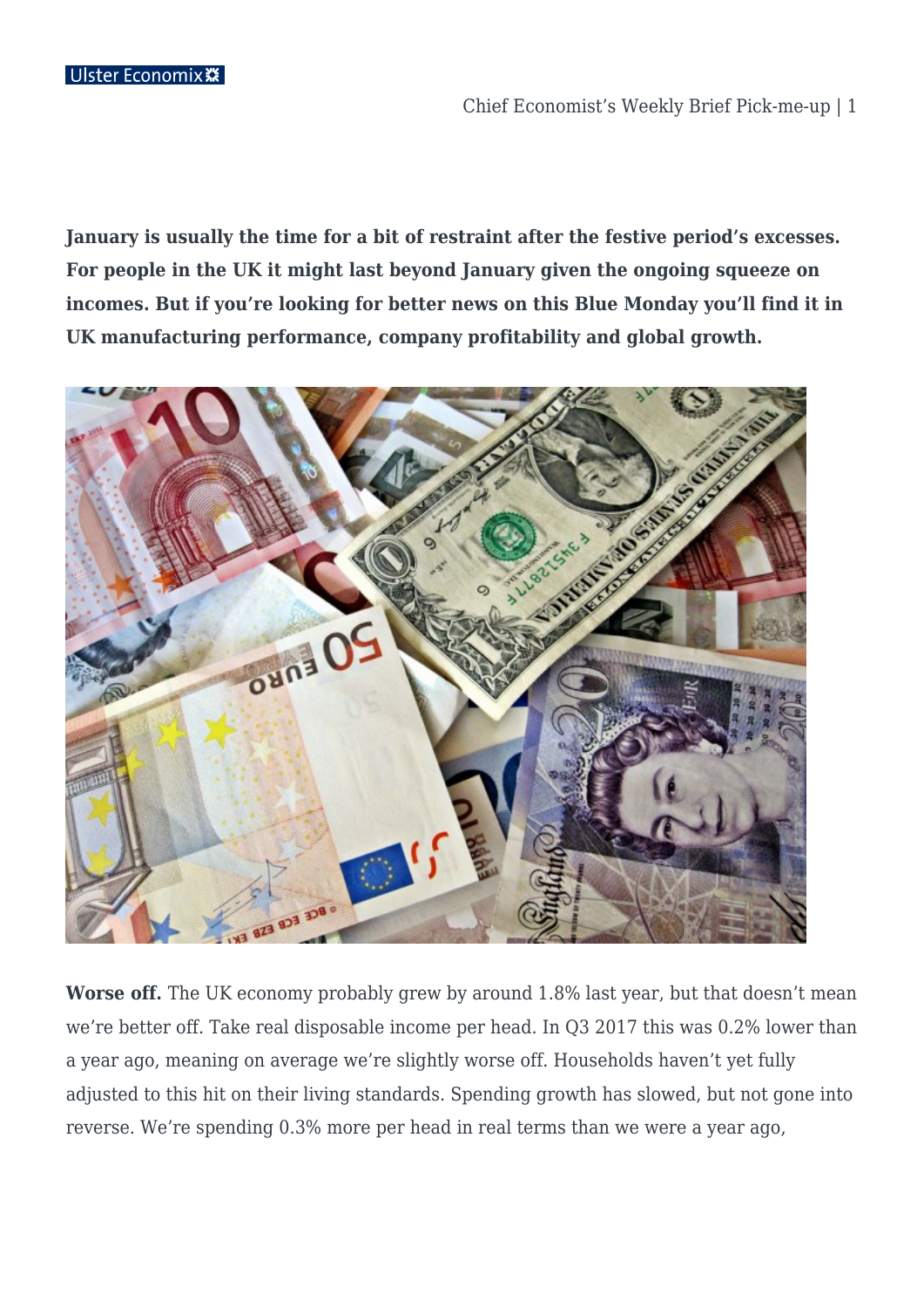meaning we're saving less to bridge the gap. But cut households some slack, in 2016 real spending per head was rising at over 2%, so pulling that back to just above zero shows more restraint than the UK shopper is normally credited with.

**Manufacturing marvel.** An end-of-year sweet spot for UK manufacturers, as total output rose by 3.9% for the three months to November. This manufacturing revival is the main muscle lifting overall UK production growth to around 3% a year on recent trends. A strong global economy, coupled with a weak pound, is helping exporters boost sales, with the two biggest contributors being the export-heavy machinery and transport equipment sectors. Absent a significant shock this sweet spot should continue into the New Year.

**Three-year-high.** Northern Ireland's private sector firms ended 2017 on a high. According to the Ulster Bank PMI, output & export orders hit twelve-month highs. Looking at 2017 as a whole, firms reported the fastest rate of growth in output, orders and employment since 2014. Export orders matched 2016's growth rate which was a 12-year high. Inflationary pressures continued to pose a challenge for firms with input cost inflation hitting a six-year high in 2017. As a result, firms raised the prices of their goods and services at a record rate last year.

**Narrowing**. And with exports strengthening the trade deficit is narrowing, falling by £2.1bn to £6.2bn in the three months to November. Exports increased by 2% in the latest threemonth period – more than three times the rise in imports – driven by demand for goods exports to non-EU countries. Outside of erratic commodity trade, the growth in goods exports was linked to works of art, cars and mechanical machinery. The year-on-year rise in goods exports in the latest three-month period is an impressive 12.3% – double the growth rate of imports.

**Stuck in the middle.** It's hard to either stop being really poor or to become quite rich. In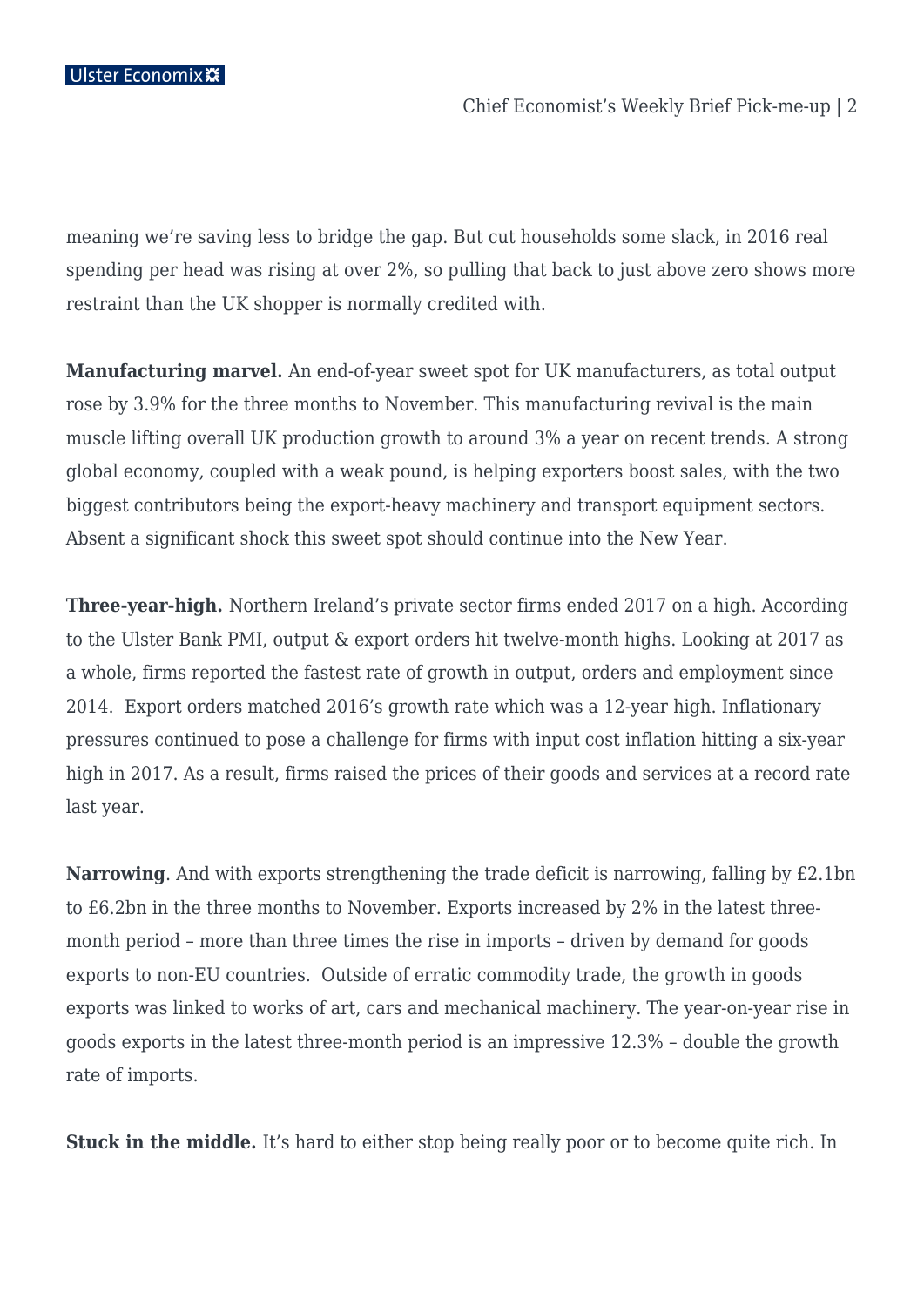contrast, it's easy to find yourself in the middle and even easier to be relatively hard-up. Median household disposable (post-tax) income in the UK in 2017 was £27,300, with the most common income £18,000. Notably, since 2007 the income of the poorest 20% has risen fastest and income inequality has actually fallen a little.

**Steady.** UK non-financial businesses' profitability held steady in Q3 2017. The net rate of return on capital was 12.6%, close to the levels recorded over the last two years. Service sector firms saw profitability rise to 19.1% while for manufacturers it fell to 13.4%. Firmly in the doldrums remained the offshore oil and gas sector: its returns dropped to 3.1%. A decade ago, with prices riding high, oil and gas companies were earning returns of around 50%. Higher oil prices will boost Q4's performance but those good old days are firmly in the past.

**Full speed**. Safe to say the Eurozone economy looks fired up for 2018. November's unemployment rate fell another tenth of percentage point to 8.7% – the lowest since January 2009. With joblessness in retreat it should give consumer spending continued impetus. But it's still elevated enough to keep wage growth in check so the ECB shouldn't need to worry about inflation any time soon. Meanwhile Germany's manufacturers are also enjoying a good time of it. Output was up 5.6%y/y in November – the largest rise since 2011. With that backdrop is should be no surprise to hear that the European Commission's headline business sentiment indicator reached its highest level since 2000.

**Positive**. December's US jobs report revealed that a less-than-expected 148k jobs were created over the month. Wage growth edged up but 2.5% is still weak given the 4.1% unemployment rate. While slightly disappointing it doesn't undermine the pretty rosy prospects for US growth. December's retail sales pointed to solid growth in consumer spending. Meanwhile inflation ticked up from 1.7% to 1.8%, lending some support to the Fed's bias to raise interest rates further this year.